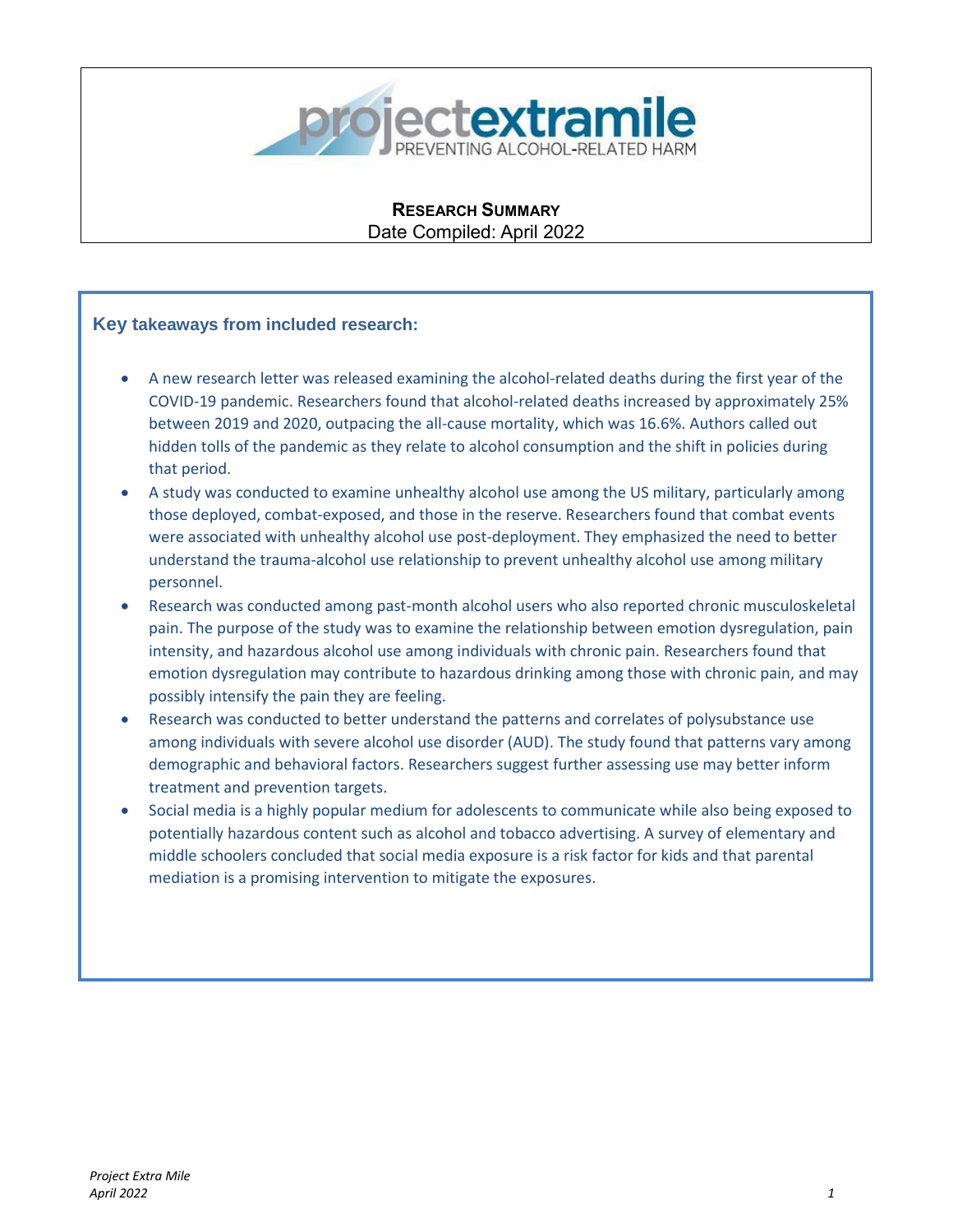# **ALCOHOL-RELATED DEATHS DURING THE COVID-19 PANDEMIC March 2022**

Research suggests that alcohol consumption and related harms increased during the first year of the COVID-19 pandemic. Studies reported increases in drinking to cope with stress, transplants for alcohol-associated liver disease, and emergency department visits for alcohol withdrawal. We examined mortality data to assess whether alcohol-related deaths increased during the pandemic as well.

**Methods**: US mortality data from the National Center for Health Statistics were used to compare numbers and rates of alcohol-related and all-cause deaths among all individuals 16 years or older in 2019 and 2020. Provisional data for the first half of 2021 (as of January 2022) were obtained from the Centers for Disease Control and Prevention Wide-ranging Online Data for Epidemiologic Research. The National Institutes of Health Office of Intramural Research deemed the project exempt from institutional review board oversight.

Death certificates list an underlying cause and up to 20 multiple (contributing) causes. Deaths were identified as alcohol-related if an alcohol-induced cause was listed as an underlying or contributing cause (Supplement). Age-adjusted rates were calculated using the 2000 US Standard Population. For age groups, age-specific rates were presented instead. Comparisons between rates in 2019 and 2020 overall and by age group and sex were conducted with SAS, version 9.4 (TS Level 1M3) using 2 tailed z tests with an α level of .05.

**Results**: The number of deaths involving alcohol increased between 2019 and 2020 (from 78 927 to 99 017 [relative change, 25.5%]), as did the age-adjusted rate (from 27.3 to 34.4 per 100 000 [relative change, 25.9%]) (Table). Comparatively, deaths from all causes had smaller relative increases in number (from 2 823 460 to 3 353 547 [18.8%]) and rate (from 938.3 to 1094.3 per 100 000 [16.6%]). Alcohol-related deaths accounted for 2.8% of all deaths in 2019 and 3.0% in 2020.

The Figure presents the number of alcohol-related deaths in 2019 and 2020 by month, with provisional data included for the first 6 months of 2021.

Rates increased for all age groups, with the largest increases occurring for people aged 35 to 44 years (from 22.9 to 32.0 per 100 000 [39.7%]) and 25 to 34 years (from 11.8 to 16.1 per 100 000 [37.0%]). Increases in rates were similar for females (from 13.7 to 17.5 per 100 000 [27.3%]) and males (from 42.1 to 52.6 per 100 000 [25.1%]) (Table).

The number of deaths with an underlying cause of alcohol-associated liver diseases increased from 24 106 to 29 504 (22.4%) and the number of deaths with an underlying cause of alcohol-related mental and behavioral disorders increased from 11 261 to 15 211 (35.1%). Opioid overdose deaths involving alcohol as a contributing cause increased from 8503 to 11 969 (40.8%). Deaths in which alcohol contributed to overdoses specifically on synthetic opioids other than methadone (eg, fentanyl) increased from 6302 to 10 032 (59.2%).

During 2020, a total of 2042 death certificates listed alcohol and COVID-19 as causes (1475 listed COVID-19 as the underlying cause, 323 listed alcohol as the underlying cause). As such, only a small proportion of the increase in alcohol-related deaths involved COVID-19 directly.

**Discussion**: The number and rate of alcohol-related deaths increased approximately 25% between 2019 and 2020, the first year of the COVID-19 pandemic. Rates increased prior to the pandemic, but less rapidly (2.2% mean annual percent change between 1999 and 20174). The rate increase for alcohol-related deaths in 2020 outpaced the increase in all-cause mortality, which was 16.6%.

Previous reports suggest the number of opioid overdose deaths increased 38% in 2020, with a 55% increase in deaths involving synthetic opioids such as fentanyl. There were similar increases in the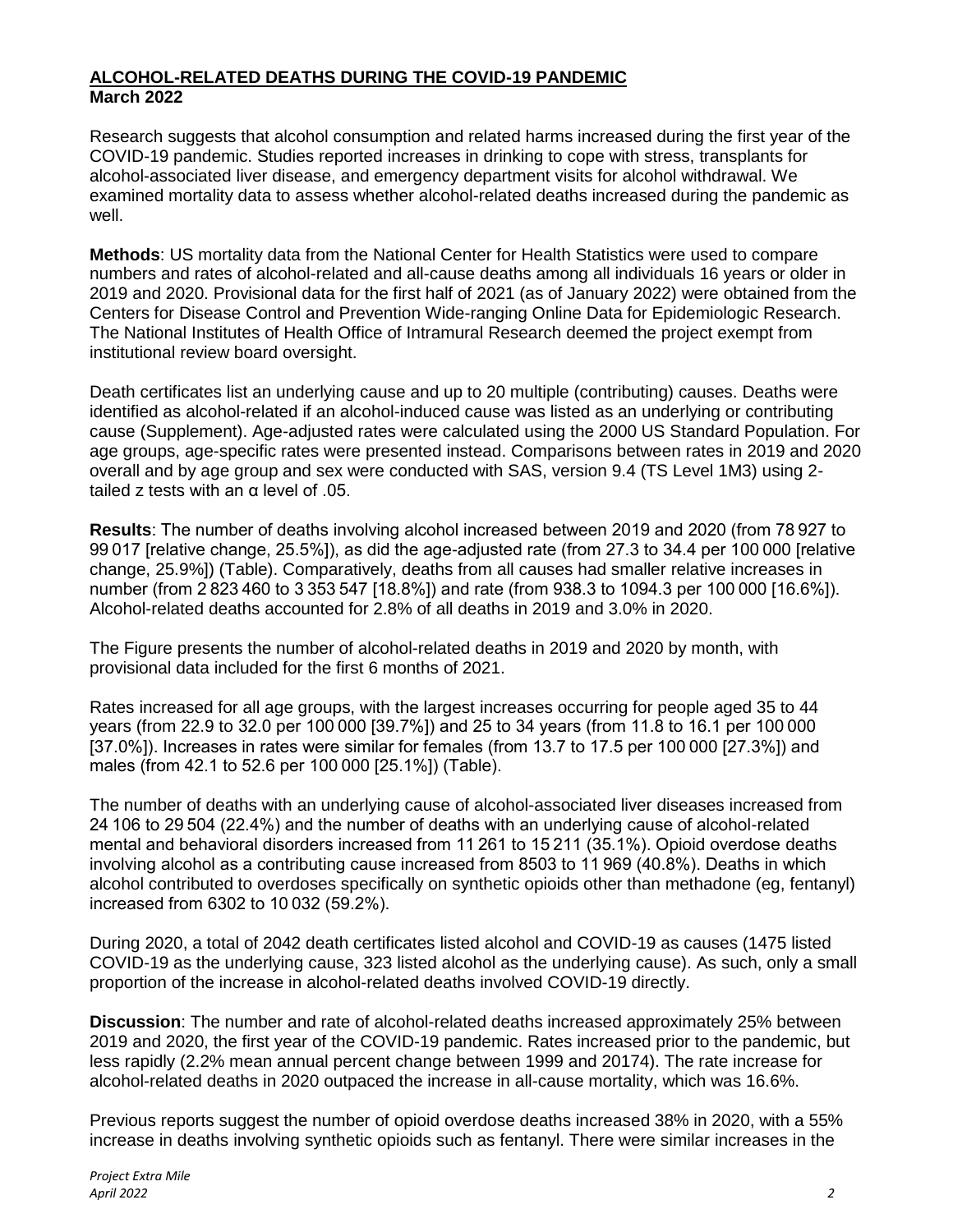number of deaths in which alcohol contributed to overdoses of opioids (40.8%) and, specifically, synthetic opioids (59.2%).

Deaths involving alcohol reflect hidden tolls of the pandemic. Increased drinking to cope with pandemic-related stressors, shifting alcohol policies, and disrupted treatment access are all possible contributing factors.1 Whether alcohol-related deaths will decline as the pandemic wanes, and whether policy changes could help reduce such deaths, warrants consideration.

Study limitations include inaccurate death certificates, such as underreporting of alcohol involvement, and unclear causal relationships among listed causes of deaths. Provisional data are subject to change when more death certificates are processed.

**Source**: White, A. M., Castle, I. J. P., Powell, P. A., Hingson, R. W., & Koob, G. F. (2022). Alcoholrelated deaths during the CoViD-19 pandemic. *JAMA*. <https://jamanetwork.com/journals/jama/fullarticle/2790491>

**In the News**: Roni Caryn Rabin. (2022, March 22). Alcohol-Related Deaths Spiked During the Pandemic, a Study Shows. *The New York Times.* <https://www.nytimes.com/2022/03/22/health/alcohol-deaths-covid.html>

# **POSTDEPLOYMENT ALCOHOL USE AND RISK ASSOCIATED WITH DEPLOYMENT EXPERIENCES, COMBAT EXPOSURE, AND POSTDEPLOYMENT NEGATIVE EMOTIONS AMONG ARMY NATIONAL GUARD SOLDIERS March 2022**

**Objective**: A continued health concern of the U.S. military has been unhealthy alcohol use by its service members, in particular among several subpopulations—the deployed, the combat-exposed, and the reserve component. This study provides prevalence estimates of post-deployment alcohol use among recently deployed Army National Guard (ARNG) personnel and compares the rates with those of soldiers in previously published studies. We also examine deployment experiences and combat events associated with postdeployment alcohol use and the role of negative emotions in this relationship.

**Method**: Study data were cross-sectional, retrospective soldier responses to an ongoing survey of health and well-being, called the Reintegration Unit Risk Inventory. The study sample consisted of recently returned Operation Iraqi Freedom ARNG soldiers ( $N = 4,567$  in 50 companies), many of whom had participated in combat. Soldiers' alcohol use was compared with that of a sample of ARNG soldiers serving in their traditional part-time military service role who had responded to the Unit Risk Inventory, as well as with alcohol use reported in the research literature for deployed military personnel. Relationships among deployment and combat experiences, negative emotions, and postdeployment alcohol use were examined using multiple regression and mediation analyses.

**Results**: Combat events were associated with unhealthy alcohol use during postdeployment. In addition, postdeployment negative emotions mediated this relationship.

**Conclusions**: Findings have implications for understanding the trauma-alcohol use relationship and for prevention of unhealthy alcohol use among military personnel.

**Source**: Griffith, J. (2022). Postdeployment alcohol use and risk associated with deployment experiences, combat exposure, and postdeployment negative emotions among Army National Guard soldiers. *Journal of studies on alcohol and drugs, 83*(2), 202-211. <https://www.jsad.com/doi/full/10.15288/jsad.2022.83.202>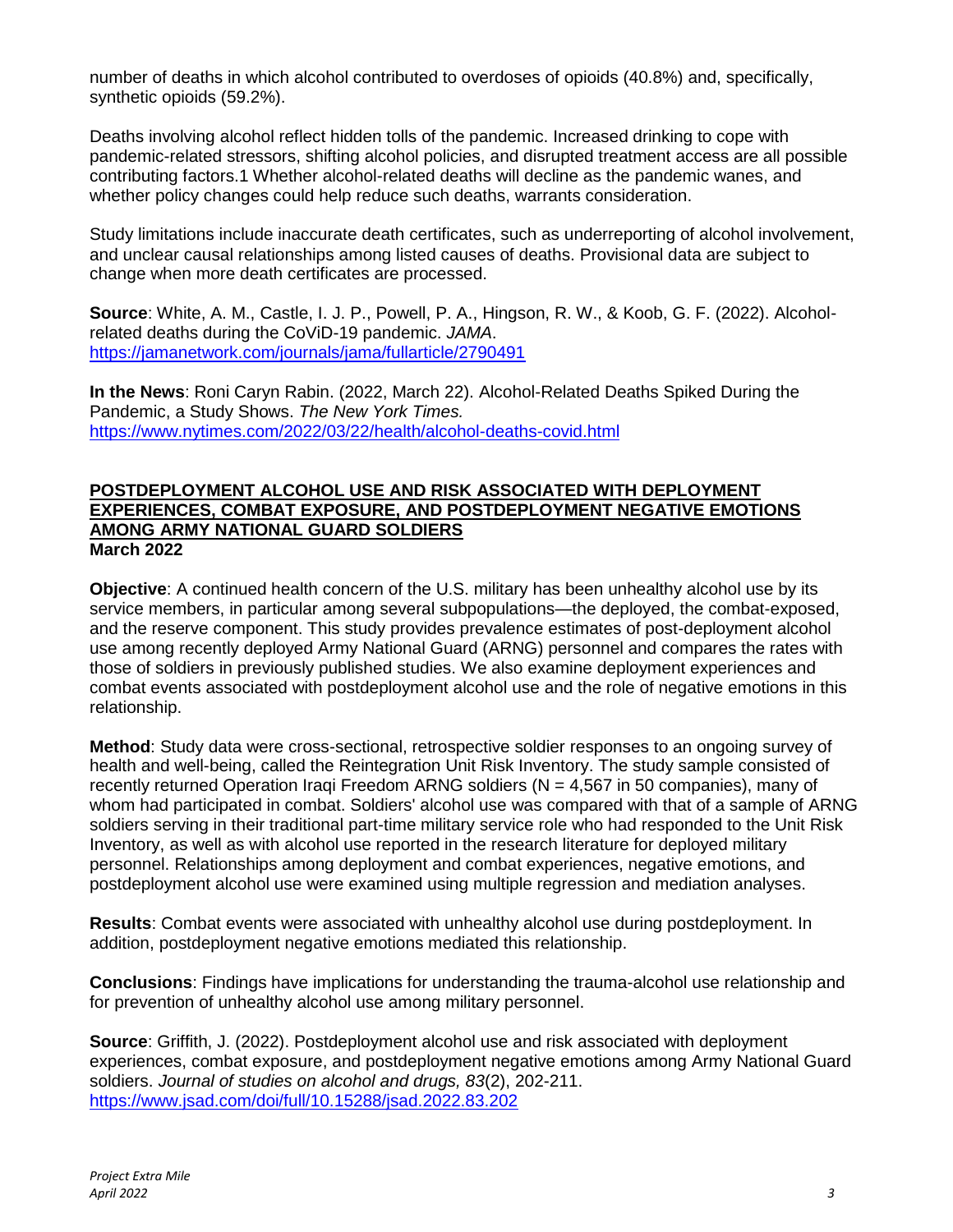# **PAIN INTENSITY, EMOTION DYSREGULATION, AND HAZARDOUS DRINKING AMONG ADULTS WITH CHRONIC PAIN March 2022**

**Objective**: Chronic pain and hazardous alcohol use (i.e., a pattern of alcohol consumption that increases risk for harmful consequences) are prevalent and frequently comorbid conditions that have been posited to interact in a bidirectional manner, leading to greater pain and heavier drinking. Despite evidence that emotion dysregulation (i.e., difficulty modulating emotional responses when experiencing negative emotions) is independently associated with both greater pain and greater alcohol consumption, we are not aware of any previous research examining relations between emotion dysregulation, pain intensity, and hazardous alcohol use among individuals with chronic pain.

**Method**: Participants included 125 past-month alcohol users with chronic musculoskeletal pain  $(38.4\%$  female; mean age = 32.97 years; mean drinks/day = 1.62) who were recruited for an online survey study of pain and substance use.

**Results**: As expected, emotion dysregulation was positively associated with increased odds of hazardous alcohol use. We also observed a significant indirect association, such that higher levels of emotion dysregulation were associated with greater pain intensity, which in turn was associated with a greater likelihood of scoring above the Alcohol Use Disorders Identification Test cutoff for hazardous alcohol use.

**Conclusions**: These findings suggest that emotion dysregulation may contribute to hazardous drinking among individuals with chronic pain, perhaps indirectly via pain amplification. Emotion dysregulation warrants consideration as a potential transdiagnostic vulnerability factor in comorbid chronic pain and hazardous drinking. Future prospective research is needed to examine causal pathways and establish temporal precedence.

**Source**: Hooker, J. E., LaRowe, L. R., Powers, J. M., & Ditre, J. W. (2022). Pain Intensity, Emotion Dysregulation, and Hazardous Drinking Among Adults With Chronic Pain. *Journal of studies on alcohol and drugs, 83*(2), 223-230. <https://www.jsad.com/doi/full/10.15288/jsad.2022.83.223>

# **PATTERNS AND CORRELATES OF POLYSUBSTANCE USE AMONG INDIVIDUALS WITH SEVERE ALCOHOL USE DISORDER GET ACCESS ARROW March 2022**

**Aim**: The present study examined patterns and correlates of polysubstance use among individuals with severe alcohol use disorder (AUD).

**Methods**: Participants were 2785 individuals (63% female; mean age = 43 years, range = 18–78 years) from the Genes, Addiction and Personality Study. All participants met lifetime criteria for severe AUD (6+ symptoms). We used latent class analysis to identify patterns of frequency of lifetime use for cigarettes, marijuana, cocaine, stimulants, sedatives, opioids and hallucinogens. A variety of demographic and behavioral correlates of latent class membership were tested in univariable and multivariable models.

**Results**: A five-class solution was selected: extended range polysubstance use (24.5%); cigarette and marijuana use (18.8%); 'testers,' characterized by high probabilities of smoking 100 or more cigarettes, using marijuana 6+ times, and trying the remaining substances 1–5 times (12.3%); moderate range polysubstance use (17.1%) and minimal use (reference class; 27.3%). In univariable analyses, all potential correlates were related to latent class membership. In the multivariable model, associations with gender, race/ethnicity, age of onset for alcohol problems, dimensions of impulsivity, depressive symptoms, antisocial behavior and family history density of alcohol problems remained significant, though the pattern and strength of associations differed across classes. For instance,